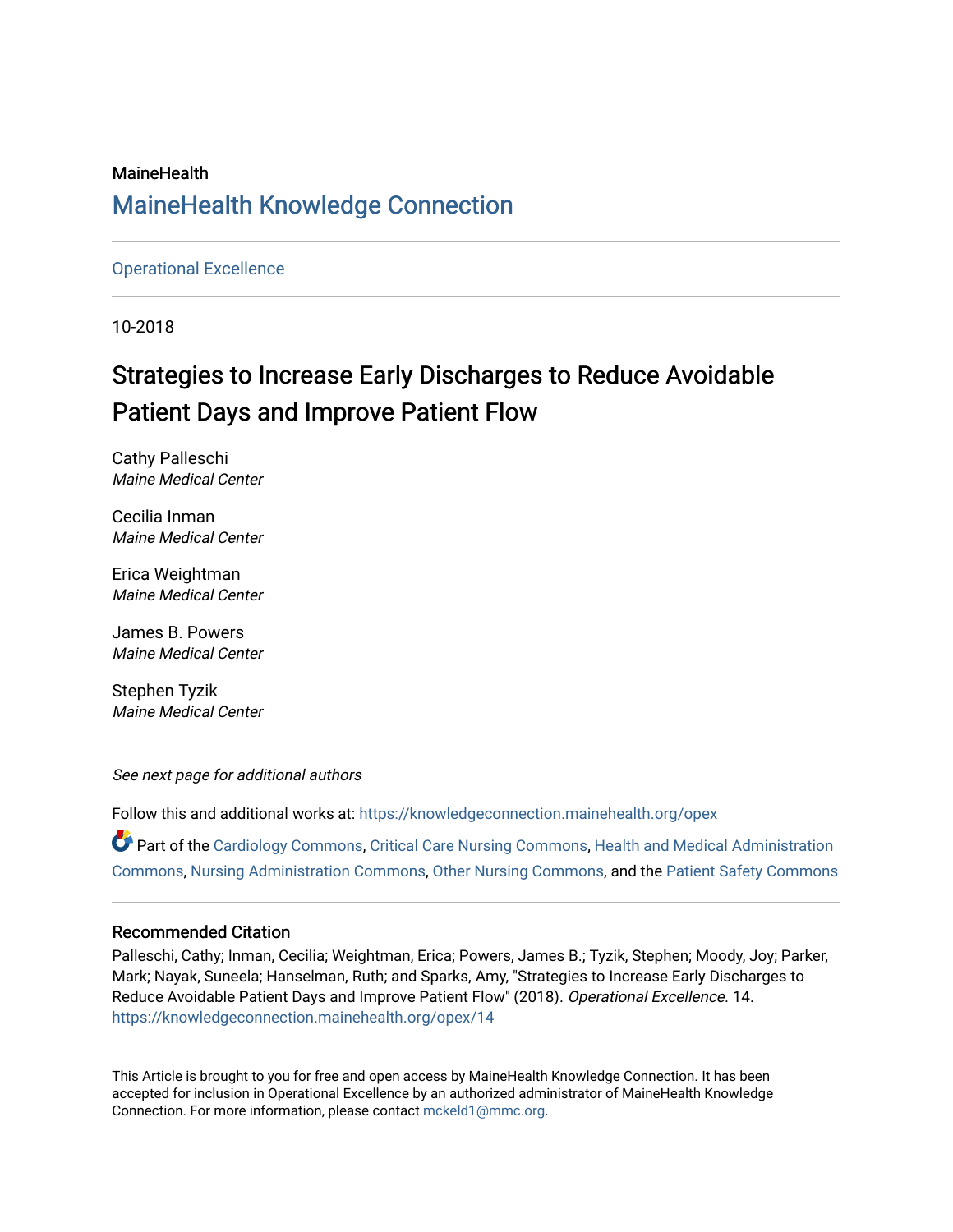#### Authors

Cathy Palleschi, Cecilia Inman, Erica Weightman, James B. Powers, Stephen Tyzik, Joy Moody, Mark Parker, Suneela Nayak, Ruth Hanselman, and Amy Sparks

This article is available at MaineHealth Knowledge Connection: [https://knowledgeconnection.mainehealth.org/opex/](https://knowledgeconnection.mainehealth.org/opex/14) [14](https://knowledgeconnection.mainehealth.org/opex/14)